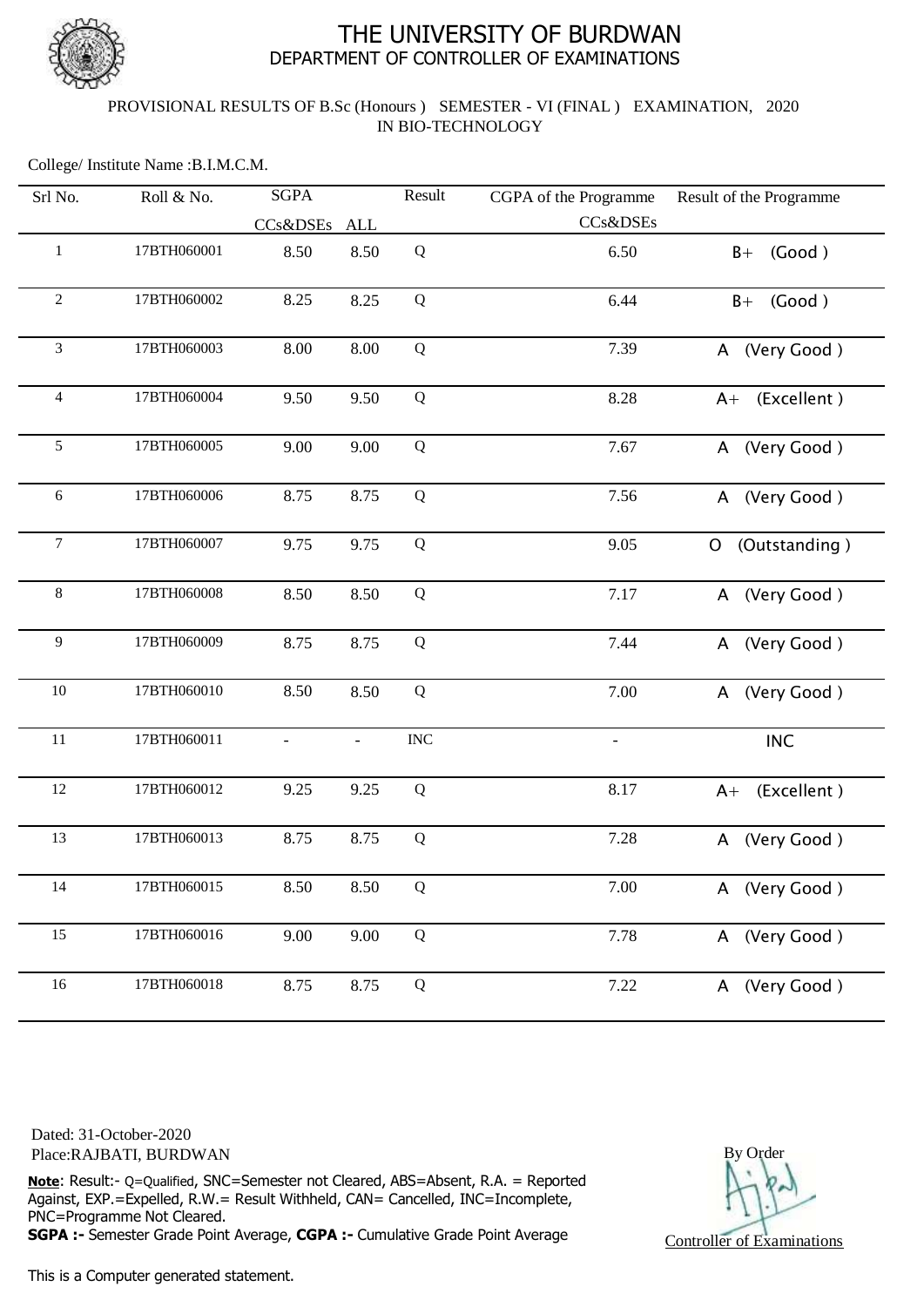

# THE UNIVERSITY OF BURDWAN DEPARTMENT OF CONTROLLER OF EXAMINATIONS

### PROVISIONAL RESULTS OF B.Sc (Honours ) SEMESTER - VI (FINAL ) EXAMINATION, 2020 IN BIO-TECHNOLOGY

College/ Institute Name :C.R.T.I.

| Srl No.        | Roll & No.  | <b>SGPA</b>  |      | Result      | CGPA of the Programme | Result of the Programme     |
|----------------|-------------|--------------|------|-------------|-----------------------|-----------------------------|
|                |             | CCs&DSEs ALL |      |             | CCs&DSEs              |                             |
| 1              | 17BTH070001 | 9.00         | 9.00 | Q           | 7.11                  | (Very Good)<br>A            |
| $\overline{2}$ | 17BTH070002 | 9.00         | 9.00 | Q           | 6.78                  | (Good)<br>$B+$              |
| 3              | 17BTH070003 | 8.75         | 8.75 | Q           | 7.83                  | (Very Good)<br>$\mathsf{A}$ |
| 4              | 17BTH070004 | 9.00         | 9.00 | Q           | 8.89                  | (Excellent)<br>$A+$         |
| 5              | 17BTH070005 | 7.50         | 7.50 | Q           | 6.06                  | (Good)<br>$B+$              |
| 6              | 17BTH070006 | 8.25         | 8.25 | $\mathbf Q$ | 6.94                  | (Good)<br>$B+$              |
| 7              | 17BTH070008 | 9.25         | 9.25 | Q           | 7.50                  | (Very Good)<br>$\mathsf{A}$ |
| 8              | 17BTH070009 | 9.00         | 9.00 | Q           | 8.22                  | (Excellent)<br>$A+$         |
| 9              | 17BTH070010 | 7.50         | 7.50 | Q           | 6.00                  | (Good)<br>$B+$              |

Dated: 31-October-2020 Place:RAJBATI, BURDWAN

**Note**: Result:- Q=Qualified, SNC=Semester not Cleared, ABS=Absent, R.A. = Reported Against, EXP.=Expelled, R.W.= Result Withheld, CAN= Cancelled, INC=Incomplete, PNC=Programme Not Cleared.

**SGPA :-** Semester Grade Point Average, **CGPA :-** Cumulative Grade Point Average